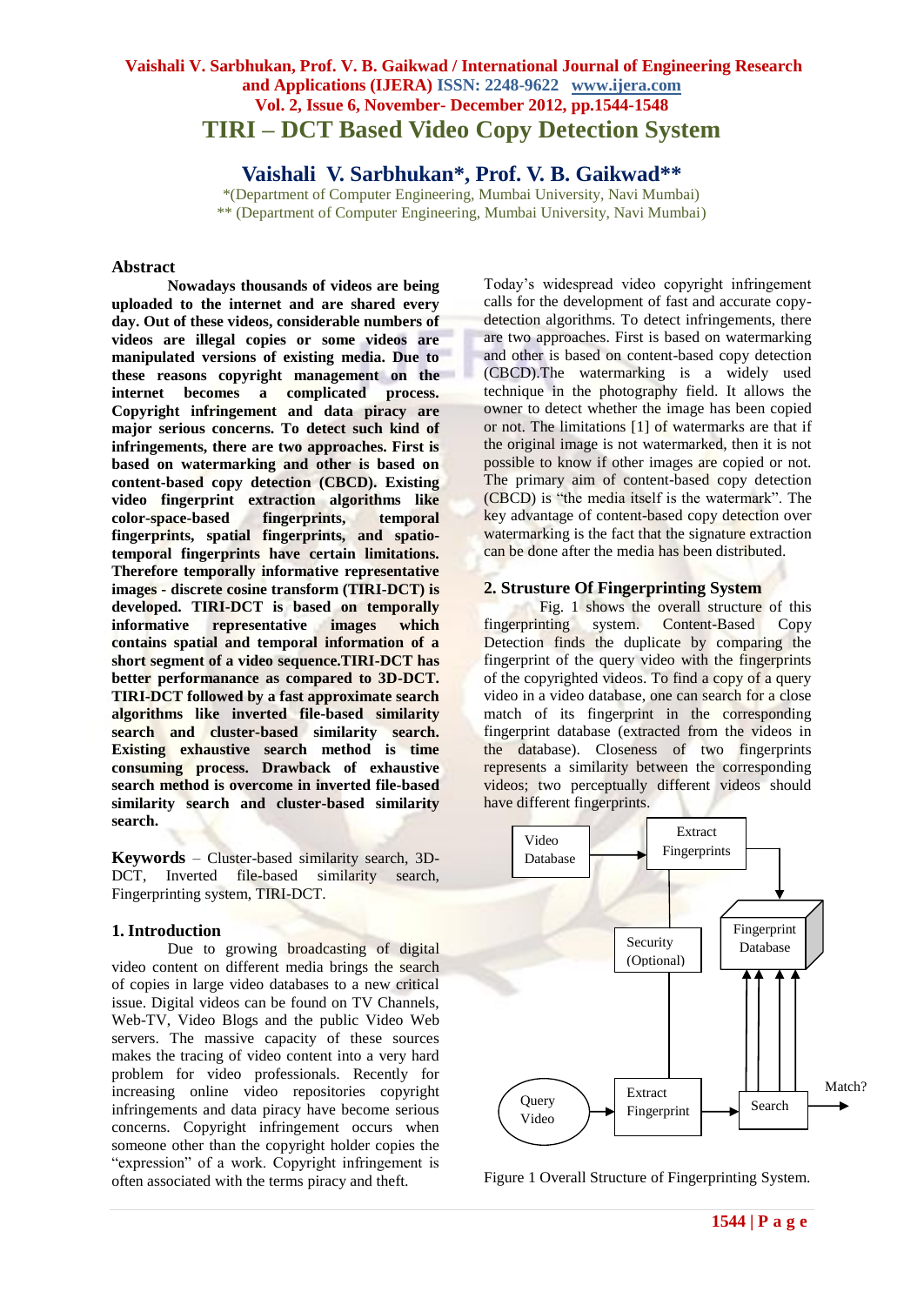#### **3. Properties of Fingerprints**

Ideally, a design of a video fingerprint should have the following characteristics that hold true for a large corpus of video content of diverse types**.**

#### **3.1 Robustness**

Robustness of a fingerprint requires that it changes as little as possible when the corresponding video is subjected to content-preserving distortions.

#### **3.2 Discriminant**

The video fingerprints for different video content should be distinctly different.

#### **3.3 Easy to compute**

The fingerprint should also be easy to compute. For online applications, a fingerprinting algorithm should be able to extract the signatures as the video is being uploaded.

#### **3.4 Compact**

If a fingerprint is not compact, finding a match for it in a very large database can become a time-consuming process.

#### **3.5 Secure**

The fingerprinting system should be secured, so as to prevent an adversary from tampering with it.

#### **3.6** Low complexity

The algorithm for extracting video fingerprints should have low computational complexity so that a video fingerprint can be computed fast.

## **3.7 Efficient for matching and search**

Although there are generic algorithms that treat all fingerprints as a string of bits in matching and search, a good design of video fingerprint should facilitate approximation and optimization to improve the efficiency in matching and search.

### **4. Traditional Video Fingerprint Extraction Algorithms**

Existing methods for CBCD usually extract a small number of features like signatures or fingerprints from images or a video stream and then match them with the database according to a dedicated voting function. Different types of traditional video fingerprint extraction algorithms are color-space based fingerprints, temporal fingerprints, spatial fingerprints, and spatiotemporal fingerprints.

#### **4.1 Color-space-based fingerprints**

Color-space-based fingerprints are among the first feature extraction methods used for video fingerprinting. They are mostly derived from the histograms of the colors in specific regions in time and/or space within the video. According to Lienhart [2] the color coherence vector (CCV) differentiates between pixels of the same color depending on the size of the color region they belong to. Lienhart et al and Sanchez et al have been tested for the domain of TV commercials and are susceptible to color variations. Naphade el al proposed a technique that was also experimented by Hampapur el al. Naphade[3][4] propose to use YUV histograms as the signature of each frame in the sequence and the use of histogram intersection as a distance measure between two signatures (frames). First disadvantage of color-space-based fingerprint is that color features change with different video formats. Another drawback of color features is that they are not applicable to black and white videos.

### **4.2Temporal fingerprints**

To overcome drawback of color-spacebased fingerprints new video fingerprint extraction algorithm is developed that can be applied to the luminance (the gray level) value of the frames. According to Indyk and Shivkumar[5], first, a video sequence is segmented into shots. Then, the duration of each shot is taken as a temporal signature, and the sequence of concatenated shot durations form the fingerprint of the video. Temporal signatures are computed on adjacent frames in a video. Temporal fingerprints are extracted from the characteristics of a video sequence over time. These features usually work well with long video sequences, but do not perform well for short video clips since they do not contain sufficient discriminant temporal information.

#### **4.3 Spatial fingerprints**

Spatial fingerprint algorithm converts a video image into YUV color space in which the luminance (Y) component is kept and the chrominance components (U, V) are discarded. Spatial fingerprints are features derived from each frame or from a key frame. They are widely used for both video and image fingerprinting. Spatial fingerprints can be further subdivided into global and local fingerprints. Global fingerprints focus on the global properties of a frame or a subsection of it like image histograms, while local fingerprints usually represent local information around some interest points within a frame like edges, corners, etc. One shortcoming of spatial fingerprints is their inability to capture the video's temporal information, which is an important discriminating factor.Therefore spatio-temporal fingerprints are developed.

#### **4.4 Spatio-temporal fingerprints**

Spatio-temporal fingerprints that contain both spatial and temporal information about the video are thus expected to perform better than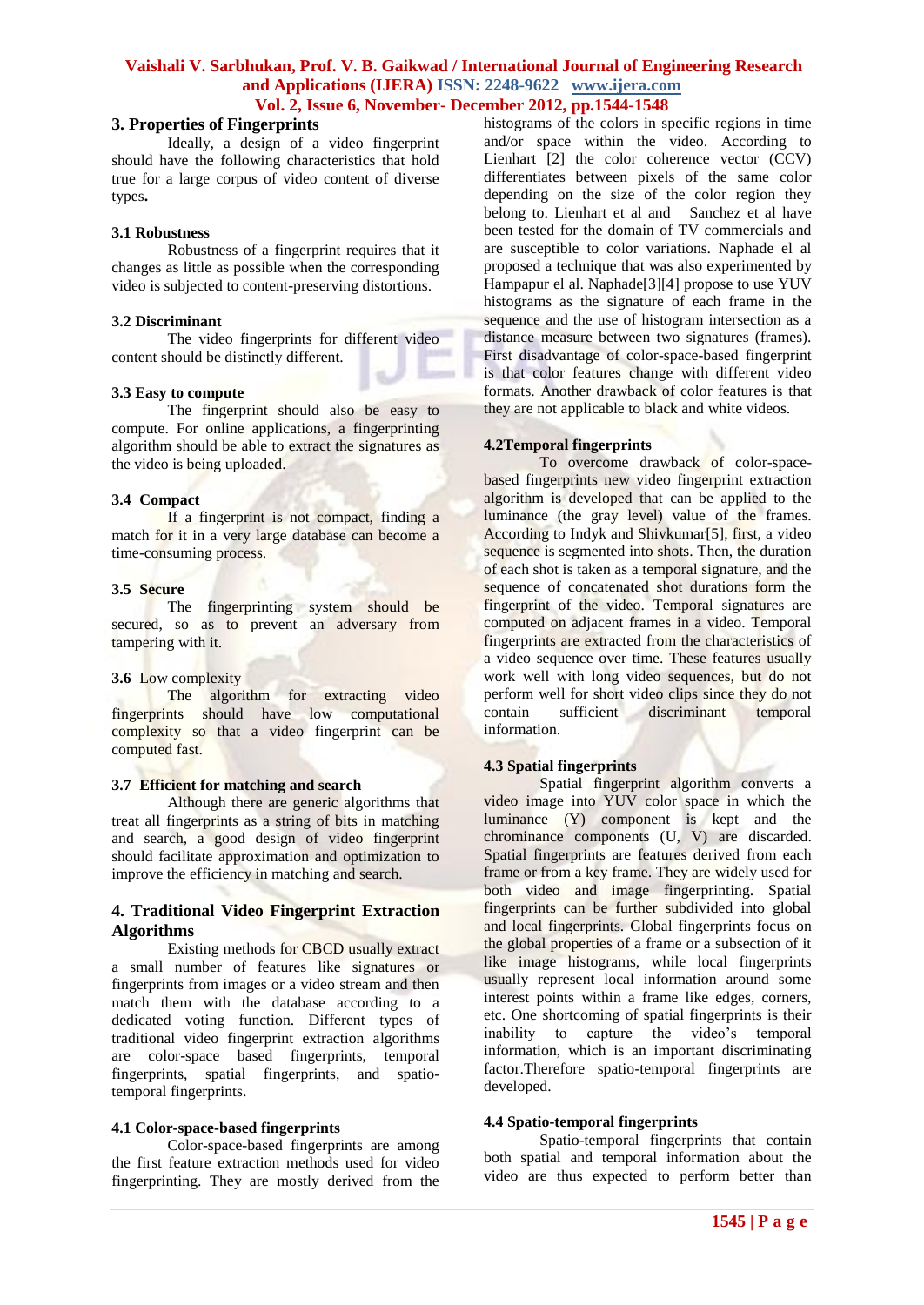fingerprints that use only spatial or temporal fingerprints. Some spatio-temporal algorithms consider a video as a three-dimensional (3-D) matrix and extract 3-D transform-based features[6][7].

### **5. Proposed TIRI-DCT System**

There are some disadvantages of existing fingerprint extraction systems .They are as follows

• 3-D transform to a video is a computationally demanding process.

• The computational bottleneck is the search time in the matching process rather than the fingerprint extraction time.

• Overlapping reduces the sensitivity of the fingerprints to the "synchronization problem" . The problem with the binarization scheme limits the number of coefficients.

These drawbacks are overcome in proposed Temporally Informative Representative Images-Discrete Cosine Transform (TIRI-DCT) system. As a Temporally informative representative Images (TIRI) contains spatial and temporal information of a short segment of a video sequence, the spatial feature extracted from a TIRI would also contain temporal information. Based on TIRIs; we propose an efficient fingerprinting algorithm called as Temporally Informative Representative Images-Discrete Cosine Transform (TIRI-DCT.TIRI-DCT is improved version of 3D-DCT.





Fig. 2 shows the block diagram of our proposed approach which is based on temporally

informative representative images (TIRIs). In TIRI-DCT before extracting the fingerprints, the input video signal is processed. Copies of the same video with different frame sizes and frame rates usually exist in the same video database. As a result, a fingerprinting algorithm should be robust to changes in the frame size as well as the frame rate. Downsampling[8] can increase the robustness of a fingerprinting algorithm to these changes. Prior to down-sampling, a Gaussian smoothing filter is applied in both domains to prevent aliasing. This down-sampling process provides the fingerprinting algorithm with inputs of fixed size (W X H) pixels and fixed rate (F frames/second). After preprocessing, the video frames are divided into overlapping segments of fixed-length, each containing J frames. The fingerprinting algorithms are applied to these segments. Overlapping reduces the sensitivity of the fingerprints to the "synchronization problem" which is called as "time shift". As TIRI-DCT transform algorithm capture of the temporal information in a video using the feature extraction process. TIRI-DCT Algorithm includes following steps

Step 1: Generate TIRIs from each segment of J frames after preprocessing of input video .TIRIs are generated using  $W_k = \gamma^k$ .

Step 2: Segment each TIRI into overlapping blocks of size  $2\omega \times 2\omega$ , using

 $B^{i,j} = \{l'_{x,y} | x \in i\omega \pm \omega, y \in j\omega \pm \omega \}$ <br>Where  $i \in \{0,1,2,...,W/\omega - 1\}$  and

$$
j\in\{0,1,2,\ldots,H/\omega-1\}
$$

When indexes are outside of boundary then TIRI image is padded with 0's.

Step 3: Extract DCT coefficient from each TIRI block. These are first horizontal and first vertical DCT coefficient. First vertical frequency  $\alpha_{i,j}$  can

be found for 
$$
B^{i,j}
$$
 as

$$
\propto_{i,j} = v^T B^{i,j} 1
$$
  
Where

 $v =$ 

 $[\cos (0.5 \pi/2\omega), \cos (1.5 \pi/2\omega), \dots \dots \dots \cos (1 - 0.5 \pi/2\omega)]^T$ 

And 1 is column vector of all ones. Similarly first horizontal frequency  $\beta_{i,j}$  can be found for  $B^{i,j}$  as

$$
\beta_{i,j} = 1^{i} B^{i,j} v
$$

Step 4: Concatenate all coefficients to form feature vector f.

Step 5: Find median m, using all elements of f.

Step 6: Generate binary hash h, using f

$$
h_k = \left\{ \begin{array}{ll} 1, & j_k < m \\ 0, & f_k < m \end{array} \right.
$$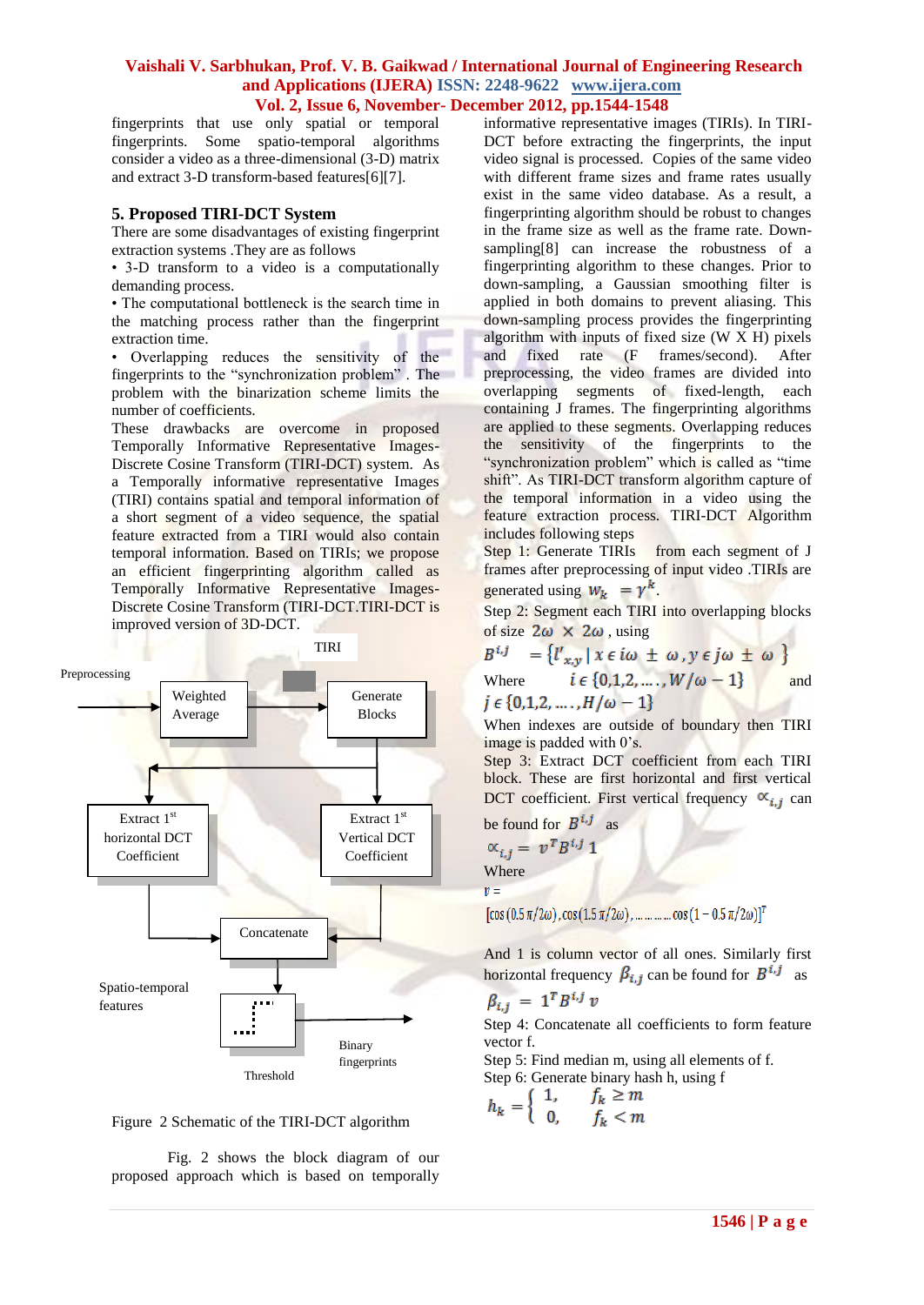### **6. Search methods for fast matching of video fingerprints**

In real-world applications, the size of online video databases can reach tens of millions of videos, which translates into a very large fingerprint database size. This means that even if the fingerprint of a query video can be extracted very quickly, searching the fingerprint database to find a match may take a long time. For online applications, however, a reliable match should be found in almost real-time. Therefore fingerprint matching forms a practical bottleneck for online fingerprinting systems. A simple exhaustive search method which has a complexity of  $O(N)$ , where N is the number of the fingerprints in the database. Search methods inverted file-Based Similarity Search and Cluster-Based Similarity Search methods are modified version of search algorithm that was proposed by Oostveen [9].

#### **6.1 Inverted-File-Based Similarity Search**

The steps involved in Inverted-File-Based Similarity Search are as follows:

Step 1: Binary fingerprints are divided into n words of equal bits.

Step 2: The horizontal dimension of the table represents the position of a words.

Step 3: The vertical dimension of the table represents the possible values of words.

Step 4: Add index for each word of the fingerprint to the entry in column corresponding to the value of the word.

Step 5: Hamming distance is calculated between fingerprints in database and query fingerprint.

Step 6: If the distance is less than threshold value, then the query video will be announced as matching. Step 7: Otherwise, it will be announced as not matching.

#### **6.2 Cluster-Based Similarity Search**

Cluster-Based Similarity Search is another similarity search algorithm for binary fingerprints. Our main idea is to use clustering to reduce the number of queries that are examined within the database. By assigning each fingerprint to one and only one cluster (out of  $k$  clusters), the fingerprints k in the database will be clustered into nonoverlapping groups. To do so, a centroid is chosen for each cluster, termed the cluster head. A fingerprint will be assigned to cluster if it is closest to this cluster's head . To determine if a query fingerprint matches a fingerprint in the database, the cluster head closest to the query is found. All the fingerprints (of the videos in the database) belonging to this cluster are then searched to find a match, i.e., the one which has the minimum Hamming distance (of less than a certain threshold) from the query. If a match is not found, the cluster that is the second closest to the query is examined.

This process continues until a match is found or the farthest cluster is examined.

## **7. Conclusion**

Due to increasing online video repositories, copyright infringements and data piracy have become serious concerns .Many videos uploaded on internet are illegal copies or manipulated versions of existing media. So today's widespread video copyright infringement calls for the development of fast and accurate copy-detection algorithms.Temporally Informative Representative Images (TIRI) - Discrete Cosine Transform (DCT) extracts compact content- based signatures from special images constructed from the video. Each image in TIRI represents a short segment of the video and contains temporal as well as spatial information about the video segment. To find whether a query video (or a part of it) is copied from a video in a video database, the fingerprints of all the videos in the database are extracted and stored in advance. The search algorithm searches the stored fingerprints to find close enough matches for the fingerprints of the query video. The disadvantages of existing fingerprint extraction systems are overcome in Proposed TIRI-DCT. TIRI-DCT is based on temporally informative representative Images. As a Temporally informative representative Images (TIRI) contains spatial and temporal information of a short segment of a video sequence, the spatial feature extracted from a TIRI would also contain temporal information.TIRI-DCT is faster than 3D-DCT while maintaining a very good performance over the range of the considered attacks. TIRI-DCT decreases false rejection rate (FPR) by increasing length of fingerprint. Another important property of TIRI-DCT is that it is computationally less demanding than 3D-DCT. TIRI-DCT followed by a fast approximate search algorithms like inverted file-Based Similarity Search and Cluster-Based Similarity Search. These search methods have better performance as compared to existing exhaustive search method. Proposed TIRI-DCT, Inverted-File-Based Similarity Search and Cluster-Based Similarity Search algorithms will improve performance by producing a high average true positive rate (TPR) and a low average false positive rate (FPR).

## **REFERENCES**

- [1] J. Law-To, L. Chen, A. Joly, I. Laptev, O. Buisson, V. Gouet-Brunet, N. Boujemaa, and F. Stentiford, Video copy detection: A comparative study, *in Proc. Conf. Image Video Retrieval (CIVR), 2007.*
- [2] C. K. R. Lienhart and W. Effelsberg, On the detection and recognition of television commercials, *in Proc. of the IEEE Conf. on Multimedia Computing and Systems, 1997.*